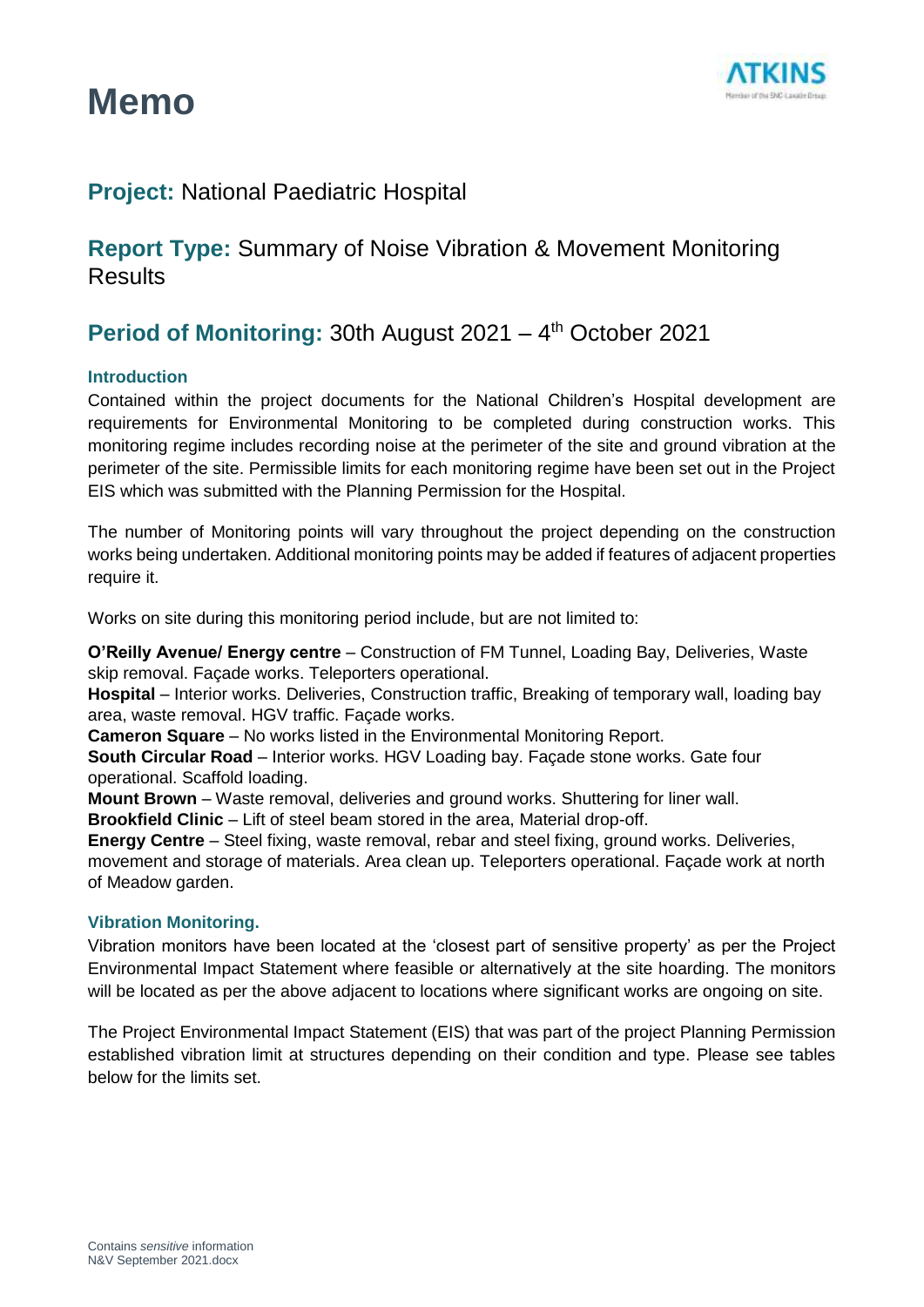

Table 11.7: Allowable vibration during construction phase for soundly constructed buildings

| Allowable vibration (in terms of peak particle velocity) at the closest part of sensitive<br>property to the source of vibration, at a frequency of |            |                         |  |
|-----------------------------------------------------------------------------------------------------------------------------------------------------|------------|-------------------------|--|
| <b>Less than 10Hz</b>                                                                                                                               | 10 to 50Hz | 50 to 100Hz (and above) |  |
| $15$ mm/s                                                                                                                                           | $20$ mm/s  | $50$ mm/s               |  |

### Table 11.8: Allowable vibration during construction phase for sensitive buildings

| Allowable vibration (in terms of peak particle velocity) at the closest part of sensitive<br>property to the source of vibration, at a frequency of |              |                         |  |
|-----------------------------------------------------------------------------------------------------------------------------------------------------|--------------|-------------------------|--|
| Less than 10Hz                                                                                                                                      | 10 to 50Hz   | 50 to 100Hz (and above) |  |
| $3$ mm/s                                                                                                                                            | $3 - 8$ mm/s | $8 - 10$ mm/s           |  |

Site operations are monitored using a traffic light trigger system of Green, Amber and Red trigger levels with the Red trigger level set at a vibration limit of 3mm/s PPV which corresponds to the lowest permissible vibration limit for sensitive structures. Any vibration level recorded below Red levels is acceptable within the limits established in Planning.

### **Number of Monitors on Site:**

During the monitoring period summarised for this report there were up to 16 active vibration monitors installed at the perimeter of the site.

### **Location of Vibration and Noise Monitors:**

The layout of the monitors is as seen below:



Location of Noise and Vibration Monitors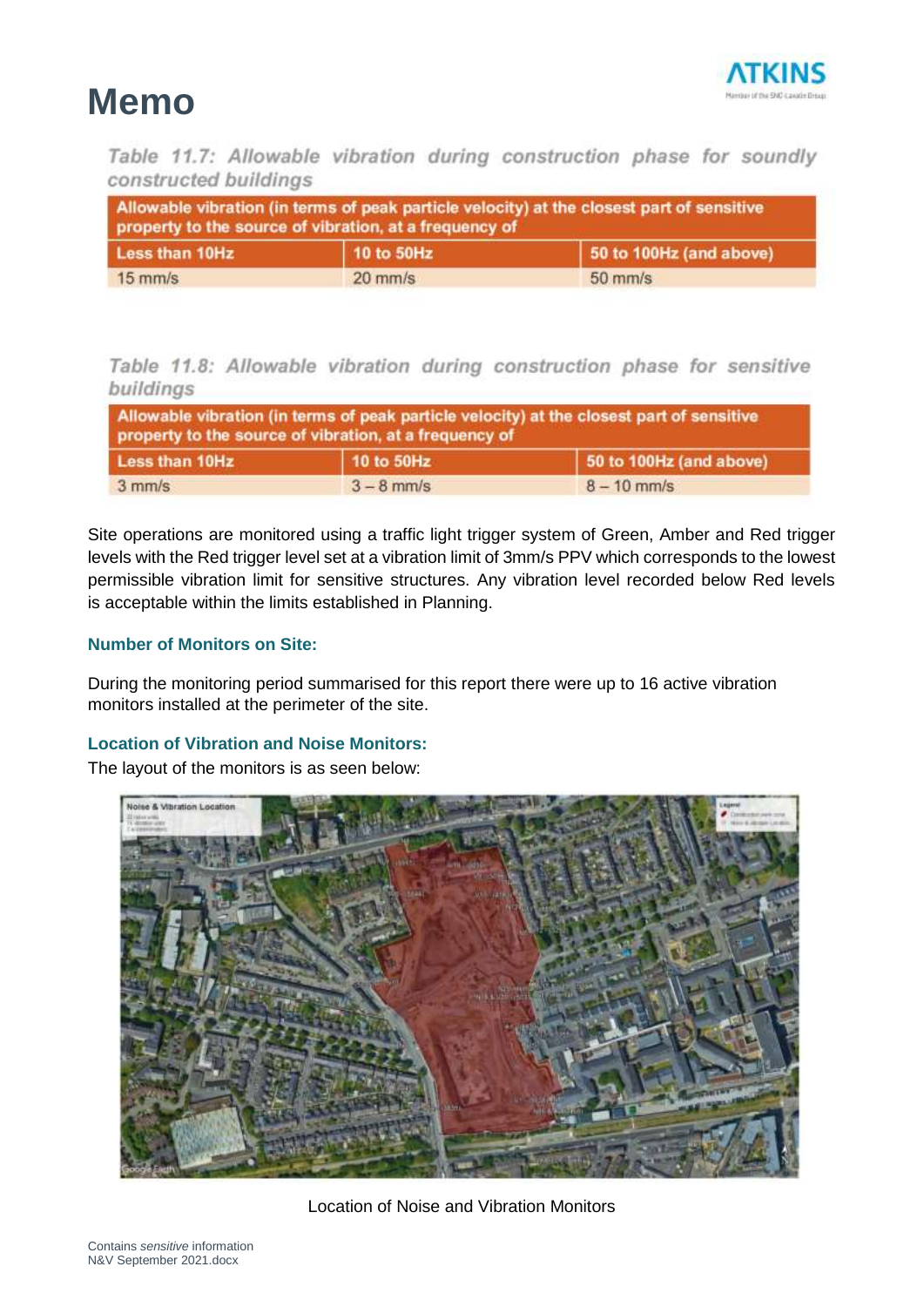

There are concentrations of monitors at the boundaries with Cameron Square and O'Reilly Avenue where works have been ongoing on site in proximity to neighbouring properties.



Location of Noise and Vibration Monitors near O'Reilly Avenue

### **Observations:**

### Executive Summary:

Vibration monitors have been placed at the 'closest part of the sensitive properties' as per the EIS where this is feasible. Most vibration readings during the monitoring period recorded readings below the limit specified within the Project EIS. Vibration monitors V1, V13, V18, V19, V20, A1 & A2 have been excluded from this report as they are not relevant to the conditions for the residents adjacent to the site. From the remaining 11 monitors:

- No monitor recorded readings above the limit specified within the Project EIS.
- No monitors were offline during the timeframe covered in this report.

### Detailed Summary:

### **Sensor (V2 – 3666) (James' Walk)**

• All vibration readings recorded vibrations below the limit specified within the Project EIS.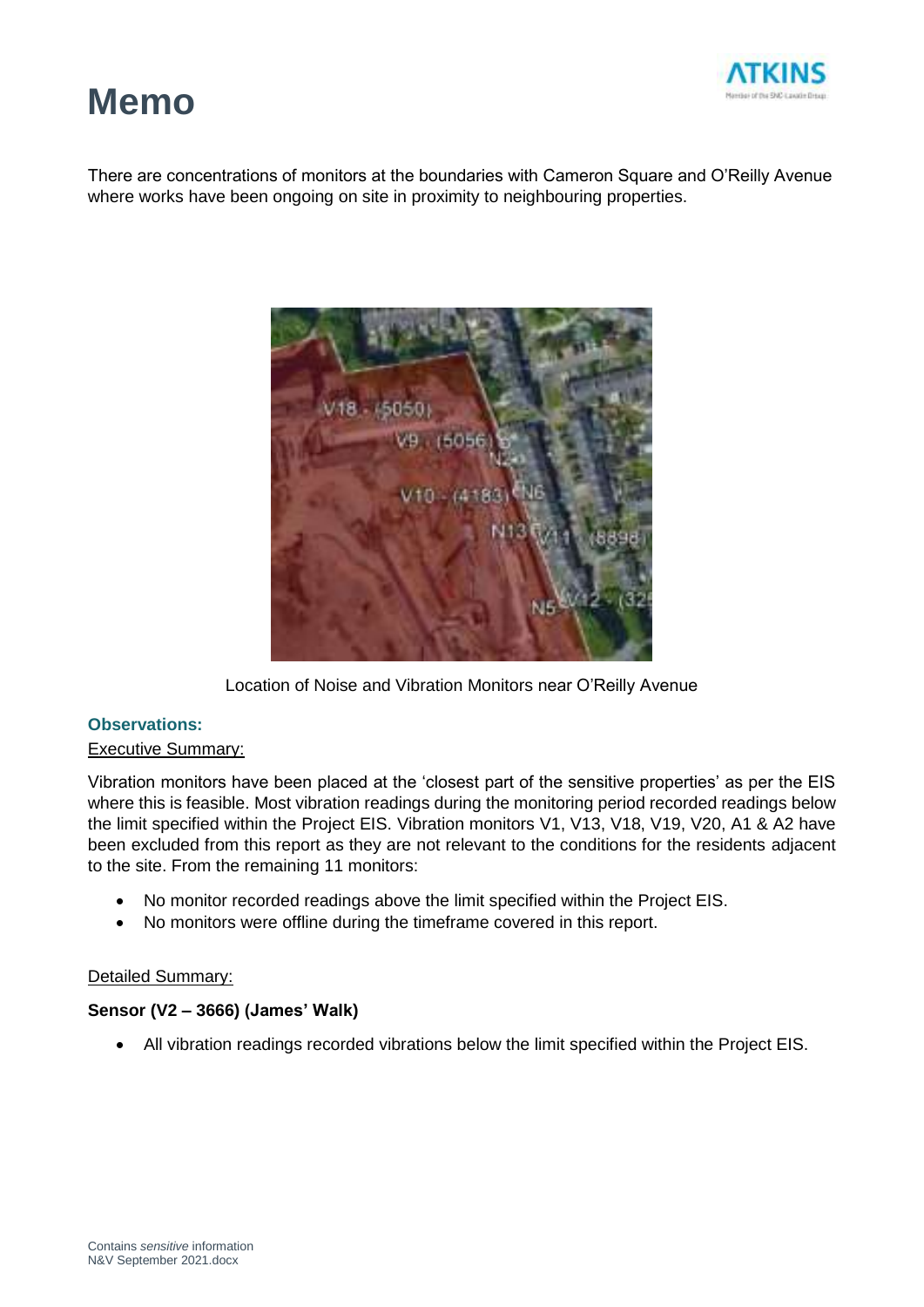



### **Sensor (V3 – 8995) (South Circular Road)**

• All vibration readings recorded vibrations below the limit specified within the Project EIS.

### **Sensor (V5 – 5037) (Cameron Square)**

• All vibration readings recorded vibrations below the limit specified within the Project EIS.

### **Sensor (V6 - 5044) (Cameron Square)**

• All vibration readings recorded vibrations below the limit specified within the Project EIS.

### **Sensor (V7 - 5017) (Old Kilmainham Road)**

• All vibration readings recorded vibrations below the limit specified within the Project EIS.

### **Sensor (V8 - 5035) (Brookfield Clinic**

• All vibration readings recorded vibrations below the limit specified within the Project EIS.

### **Sensor (V9 – 5056) (O'Reilly Avenue)**

• All vibration readings recorded vibrations below the limit specified within the Project EIS.

### **Sensor (V10 – 4183) (O'Reilly Avenue)**

• All vibration readings recorded vibrations below the limit specified within the Project EIS.

### **Sensor (V11 – 8988) (O'Reilly Avenue)**

• All vibration readings recorded vibrations below the limit specified within the Project EIS.

#### **Sensor (V12 – 5043) (O'Reilly Avenue)**

• All vibration readings recorded vibrations below the limit specified within the Project EIS.

#### **Sensor (V14 - 3835) (South Circular Road)**

• All vibration readings recorded vibrations below the limit specified within the Project EIS.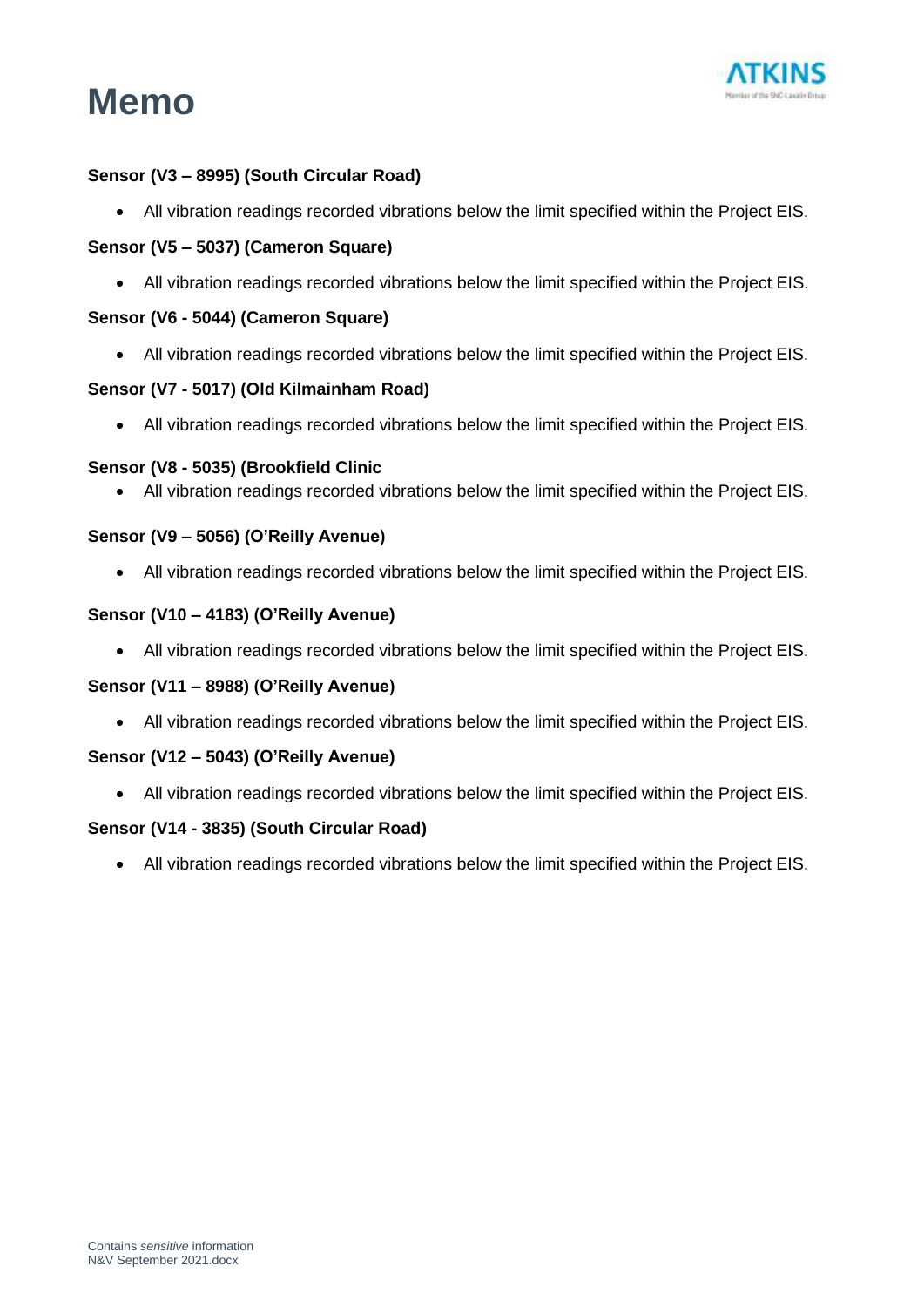

### **Noise Monitoring.**

During the report period noise monitors have been placed at the 'closest part of sensitive property' as per the Project EIS where this has been feasible, or alternatively to the outside face of the site hoarding. When works are ongoing the noise monitor sensors run continuously, and readings are recorded in decibels (dB) LA<sub>eq1hr</sub>. Decibels is the standard unit of measurement of sound energy and 'LA<sub>eg1hr</sub>' means that sensors record all levels of sound over a 1-hour period and then calculate an average equivalent decibel level as if the sound was continuous. Isolated instantaneous loud noises are thus averaged out.

The Project Environmental Impact Statement (EIS) that was part of the project Planning Permission established a noise limit at residential dwellings of 70dB LA<sub>eq1hr</sub>. Site operations are monitored using a traffic light trigger system of Green, Amber and Red trigger levels with the Red trigger level set at the noise limit set out in the project EIS (70 dB LA<sub>eq1hr</sub>.). Any noise level recorded below Red levels is acceptable within the limits established in Planning.

### **Number of Noise Monitors on Site:**

During the monitoring period summarised for this report there were up to 20 active monitors at the site boundaries.

### **Observations:**

### Executive Summary:

Noise monitors 07, 08, 15, 16, 17, 18, 19 & 20 have been excluded from this report as they are not relevant to the conditions for the residents adjacent to the site. From the remaining 12 monitors:

- 6 number monitors recorded readings above the limit specified within the Project EIS.
- 0 number monitors were offline for at least 1 day during the timeframe covered by this report.

### Detailed Summary:

The monitoring results for noise for this period were within the limits set out in the Project EIS with the following exceptions:

### **Monitor 01 (Cameron Square)**

- All noise readings recorded noise levels below the limit specified within the Project EIS.
- All noise readings recorded noise levels below the limit specified within the DCC 10-hour limit.

### **Monitor 02 (O'Reilly Avenue)**

- All noise readings recorded noise levels below the limit specified within the Project EIS.
- All noise readings recorded noise levels below the limit specified within the DCC 10-hour limit.

### **Monitor 03 (Mace)**

• Noise levels above the limit specified within the Project EIS were recorded on the following dates: 30<sup>th</sup> and 31<sup>st</sup> August 2021, 1<sup>st</sup>, 2<sup>nd</sup>, 3<sup>rd</sup>, 4<sup>th</sup>, 6<sup>th</sup>, 7<sup>th</sup>, 8<sup>th</sup>, 9<sup>th</sup>, 10<sup>th</sup>, 11<sup>th</sup>, 13<sup>th</sup>, 14<sup>th</sup>, 15<sup>th</sup>, 16<sup>th</sup>, 17<sup>th</sup>, 18<sup>th</sup>, 20<sup>th</sup>, 21<sup>st</sup>, 22<sup>nd</sup>, 23<sup>rd</sup>, 24<sup>th</sup>, 25<sup>th</sup>, 26<sup>th</sup>, 27<sup>th</sup>, 28<sup>th</sup>, 29<sup>th</sup> and 30<sup>th</sup> September 2021 and 1<sup>st</sup>, 2<sup>nd</sup>, 3<sup>rd</sup> and 4<sup>th</sup> October 2021. The noise report stated "The monitor is located close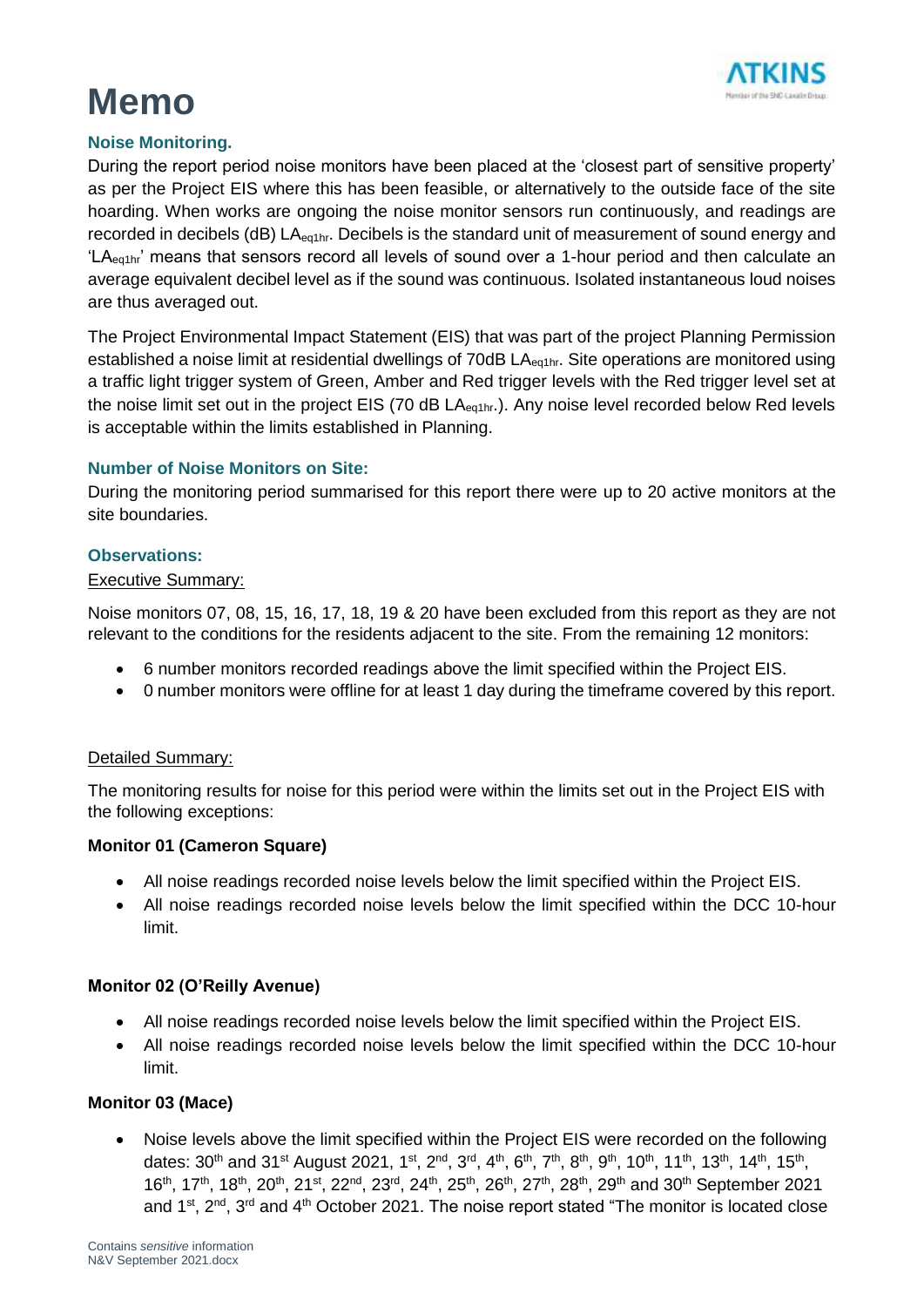

to the busy SC road and MACE shop. Exceedances are due to traffic and can often be seen out of construction hours."

- Exceedances were noted mostly between 8AM and 6PM on weekdays but are also noted on the afternoon on the weekends.
- All noise readings recorded noise levels below the limit specified within the DCC 10-hour limit.

### **Monitor 04 (Mount Brown Road)**

- Noise levels above the limit specified within the Project EIS were recorded on every day between the 30<sup>th</sup> August 2021 to the 3<sup>rd</sup> October 2021.
- The noise report stated "This monitor is located over the busy R810 road. The monitor is constantly in breach due to its close proximity to the road. We often see breaches outside of construction hours therefore these breaches are deemed to be due to ambient traffic noise."
- Exceedances were noted between 6AM and 11PM, 7 days a week.
- All noise readings recorded noise levels below the limit specified within the DCC 10-hour limit.

### **Monitor 05 (O'Reilly Avenue)**

- All noise readings recorded noise levels below the limit specified within the Project EIS.
- All noise readings recorded noise levels below the limit specified within the DCC 10-hour limit.

### **Monitor 06 (O'Reilly Avenue)**

- Noise levels above the limit specified within the Project EIS were recorded on the following dates:  $8<sup>th</sup>$  and 28<sup>th</sup> September 2021. The exceedance on the  $8<sup>th</sup>$  was noted between 6AM and 7AM which was noted as "outside of construction hours". Regarding the exceedance on the 28<sup>th</sup>, the noise report stated "Breach caused by a single spike - upon investigation found no excessive construction work taking place in the area. It is presumed this breach was caused by non-construction activity."
- All noise readings recorded noise levels below the limit specified within the DCC 10-hour limit.

### **Monitor 09 (James' Walk)**

- All noise readings recorded noise levels below the limit specified within the Project EIS.
- All noise readings recorded noise levels below the limit specified within the DCC 10-hour limit.

### **Monitor 10 (Brookfield Clinic)**

- All noise readings recorded noise levels below the limit specified within the Project EIS.
- All noise readings recorded noise levels below the limit specified within the DCC 10-hour limit.